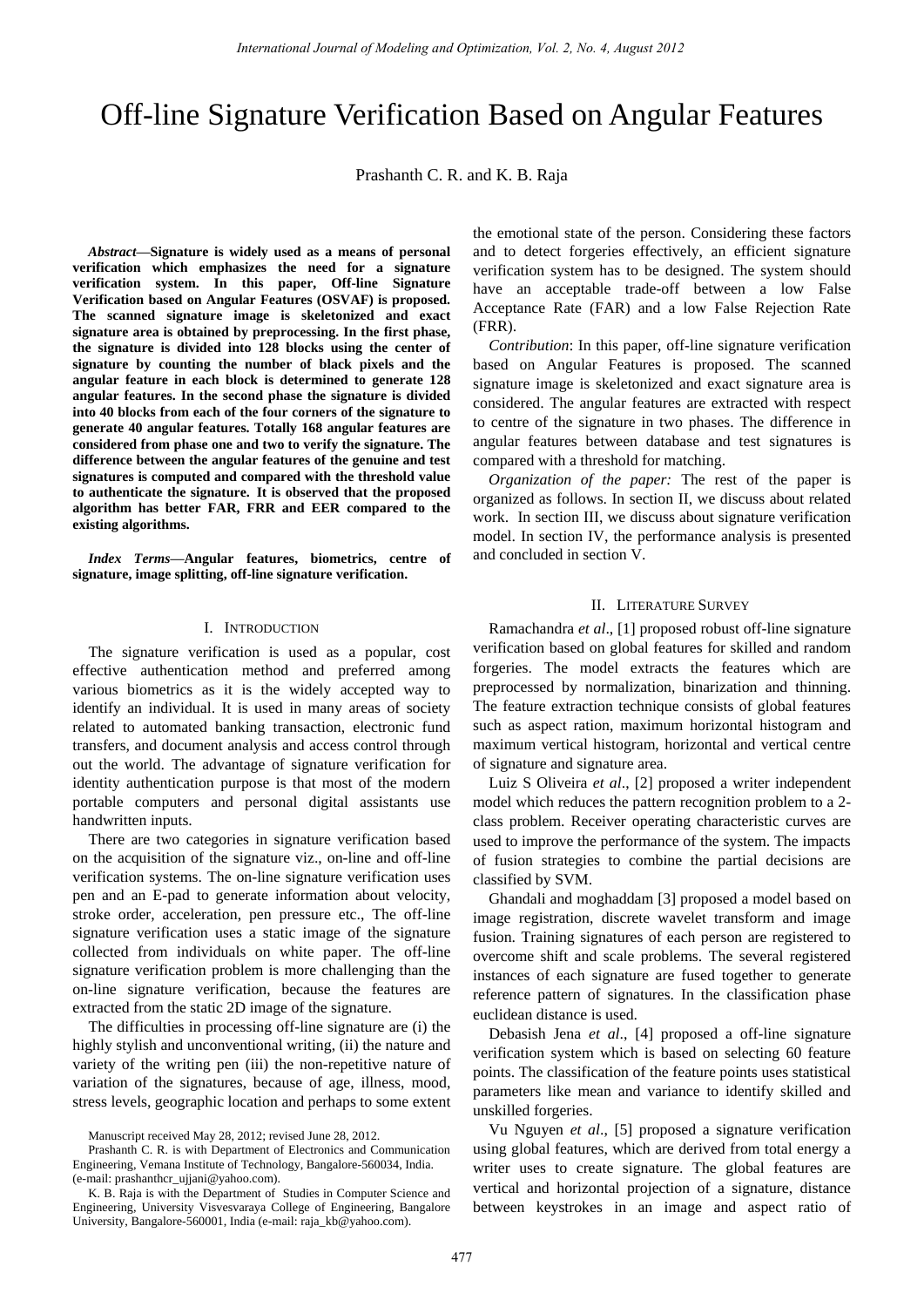signature. Support vector machine is used for classification of extracted features.

Prakash and Guru [6] proposed relative orientations of geometric centroids off-line signature verification (ROGCOSV). The signature image is split into blocks to determine the centroids to form an interval valued symbolic features. The set of slopes representing the test signature are compared with corresponding slopes of the symbolic features stored in the database.

Prashanth *et al*., [7] presented a standard scores correlation based off-line signature verification (sscosv) system in which pixel density and geometric features points are extracted from a signature and compared using the concept of correlation. Jesus F Vargas et al., [8] proposed an off-line verification of static image of handwritten signature. The histogram is calculated using pseudo-cepstral coefficients. The unique minimum phase sequence is estimated and is used as feature vector for signature verification.

Hai Rong Lv *et al*., [9] proposed hidden markov model approach for off-line signature verification system. The images are represented as a set of turning points, isolated points, trifurcate points, intersection points and termination points. Bharadi and kekre [10] explained off-line signature recognition systems using normalization, noise removal and thinning of the signature. The features extracted include global features, walsh coefficient of pixel distribution, codeword histogram based on clustering technique, grid features and successive geometric centers.

# III. OSVAF SYSTEM

Figure 1 gives the block diagram of off-line signature verification based on angular features (OSVAF) system, which verifies the authenticity of given signature of a person. The signature images for study are collected from the different subjects to create the database. The discrete wavelet transform (DWT) is used for improving the spatial domain features of the signatures and to reduce the noise. The Angular features are extracted with respect to centre of the signature by vertical and horizontal splitting.

# *A. Image Aquition*

Signatures are obtained from persons on a blank white paper at different timings depending upon the mood and stress levels and are scanned to get images of 96 dpi resolution in bmp format to create the database. The genuine signature is forged after sufficient training. A sample of genuine signature image is as shown in Fig. 2.

# *B. Preprocessing*

The signature is transformed to enhance image quality. It includes discrete wavelet transformation (DWT), resizing, skeletonization by morphological operations and considering the exact signature area.

Wavelet Transform: A filtering function is used for removal of the noise in the image. The DWT applied on signature images to preserve the pixel density in the signature image as compared to size normalization*. The images are resized to 150×*450 instead of having signatures of different dimensions. Algorithm needs all the signatures

to be of same size so that fair comparison is made among the signatures to produce better results.

1) *Skeletonization:* The skeletonization is done by removing the pixels on the boundary of the signature image without allowing the signature image to break apart. The process is achieved by morphological operations on signature image. The Figure 3 shows the signature after skeletonization.

2) *Exact signature area:* The signature image might not be present on the entire frame. So, the exact signature area is considered in the skeletonized image for further analysis. This reduces verification time and is cost effective. The signature image is scanned horizontally from top to get the first black pixel row a1 of the image and is the value of the row variable *i* corresponding to first black pixel. The signature image is scanned from the bottom to get he last black pixel row a2 of signature and is the value of the row variable *i* corresponding to last black pixel. The horizontal scanning for finding the top row and bottom row of the exact signature area is given by the Equations 1 and 2.



Fig. 1. Block diagram of OSVAF system



Fig. 2. Genuine signature



Fig 3. Signature after skeletonization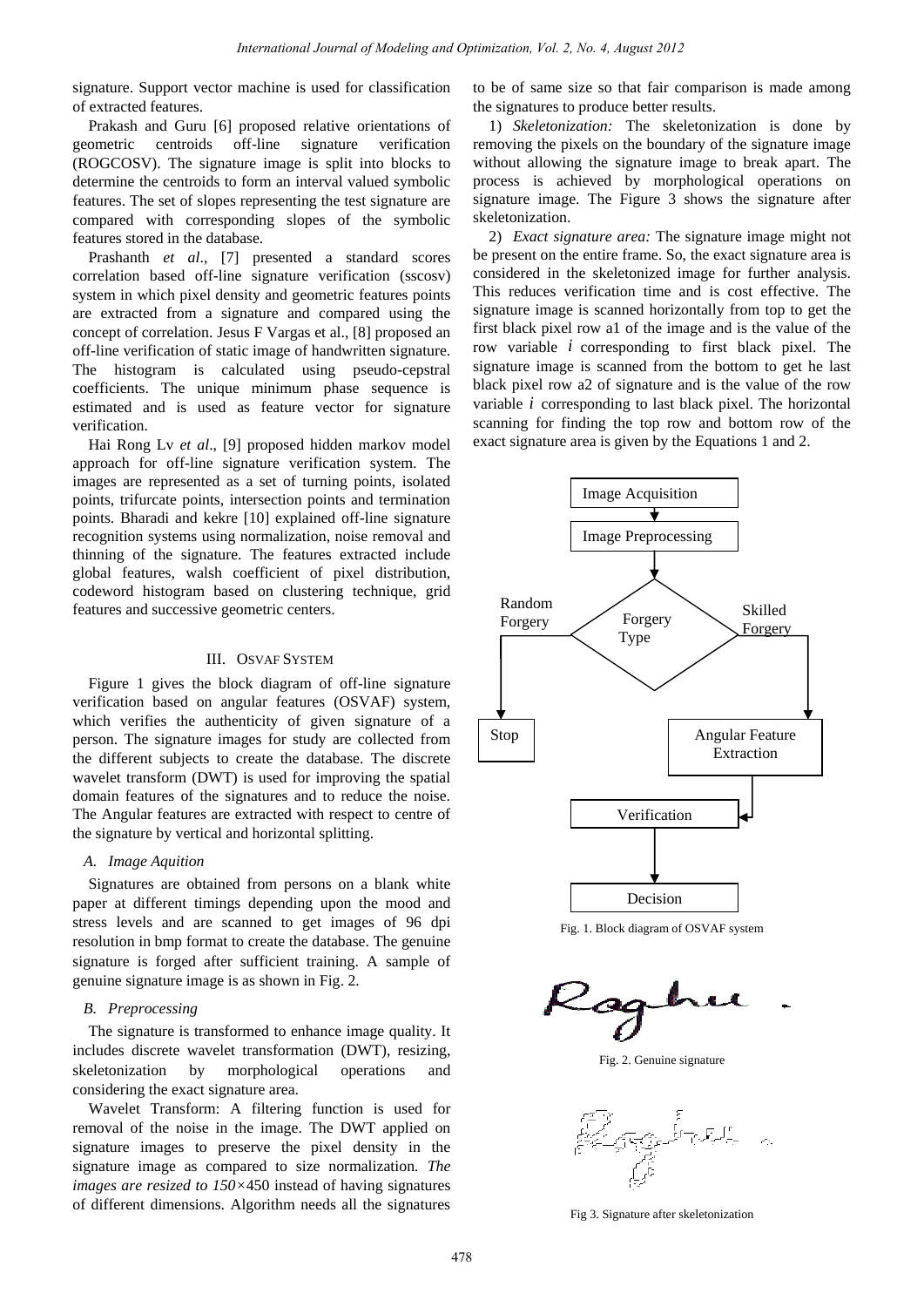$$
\sum_{i=1}^{M} \sum_{j=1}^{N} I_s(i, j) = 0
$$
 (1)

$$
\sum_{i=1}^{N} \sum_{j=1}^{M} I_s (N + (1-i), j) = 0
$$
 (2)

The signature image is scanned vertically from left to get the first black pixel column *a3* of the image and is the value of the column variable *j* corresponding to first black pixel. The signature image is scanned vertically from right to get the last black pixel column *a4* of the signature and is the value of the column variable *j* corresponding to last black pixel. The vertical scanning for finding exact signature area is given by the Equations (3) and (4). The Fig. 4 shows the image with exact signature area.

$$
\sum_{j=1}^{M} \sum_{i=1}^{N} I_s(i, j) = 0
$$
\n(3)

$$
\sum_{j=1}^{M} \sum_{i=1}^{N} I_s (i, M + (1-j)) = 0
$$
 (4)

where  $I_s(x, y)$  is the skeletonized signature image.



Fig. 4. Exact signature area

#### *C. Random Forgery Detection*

To detect random forgery at the early stage, the number of rows  $r_i$  and columns  $c_i$  are obtained for all the ten genuine signatures using the Equations (5) and (6). The average number of rows  $R_{avg}$  and columns  $C_{avg}$  are obtained using the Equations (7) and (8).

$$
r_i = a_{1i} - a_{2i} \tag{5}
$$

$$
c_i = a_{3i} - a_{4i} \tag{6}
$$

$$
R_{avg} = \frac{\sum_{i=1}^{N_{GS}} r_i}{N_{GS}} \tag{7}
$$

where  $r_i$  is the number of rows representing the  $i^{th}$  signature and  $N_{GS}$  is the total number of genuine signatures.

$$
C_{avg} = \frac{\sum_{j=1}^{N_{GS}} c_j}{N_{GS}}
$$
 (8)

where  $C_j$  is the number of columns representing the  $j<sup>th</sup>$ signature and  $N_{GS}$  is the total number of genuine signatures.

The number of rows and columns of test signature are calculated and compared with  $R_{avg}$  and  $C_{avg}$  respectively. If the absolute value of the difference between  $R_{ave}$  and number of rows  $R_{Ti}$  representing the test signature is less than or equal to predefined threshold value and if the absolute value of the difference between *Cavg* and number of columns  $C_{Ti}$  representing the test signature is less than or equal to predefined threshold, then the angular feature extraction and verification are carried out on the test signature else random forgery is detected and verification process is aborted.

#### *D. Feature Extraction*

The angular features are extracted in two phases. In first phase, the preprocessed signature image is made to undergo vertical splitting and horizontal splitting. The skeleton of the signature image is scanned from left to right and top to bottom to calculate the total number of black pixels. The image is divided into two halves with respect to the number of black pixels by two lines, vertically and horizontally which intersects at a point called the centre of signature or geometric centre.

The signature image is split with horizontal line passing through geometric centre of image to get top and bottom parts of image. The coordinates of the boundary of each part or block is stored. The geometric centre for each block is obtained by locating a point where number of black pixels is half of the total number of black pixels in the block. Geometric centre is found for top and bottom blocks respectively. The top block is split with a vertical line to find the geometric centre for left and right parts of top block. Again the coordinates of the boundary of each block is obtained. Similarly, the bottom block is split with a vertical line to find the geometric centre for left and right parts of bottom block. Then, each part is again split through their geometric centre to obtain angular feature points as shown in Fig. 5.



Fig. 5. Horizontal and Vertical splitting of Signature

The process of vertical and horizontal splitting of signature leads to 128 blocks. The top left corner of the image is considered as the reference point. The distance between reference point and the centre of signature is obtained by the Equation (9).

Distance = 
$$
\sqrt{(i_2 - i_1)^2 + (j_2 - j_1)^2}
$$
 (9)

where,  $(i_2, j_2)$  and  $(i_1, j_1)$  are the coordinates of two points.

Consider the reference point,  $A(1,1)$  and the centre  $C(i, j)$ of signature as shown in the Fig. 6. The angle  $\theta$  is computed using the Equation (10).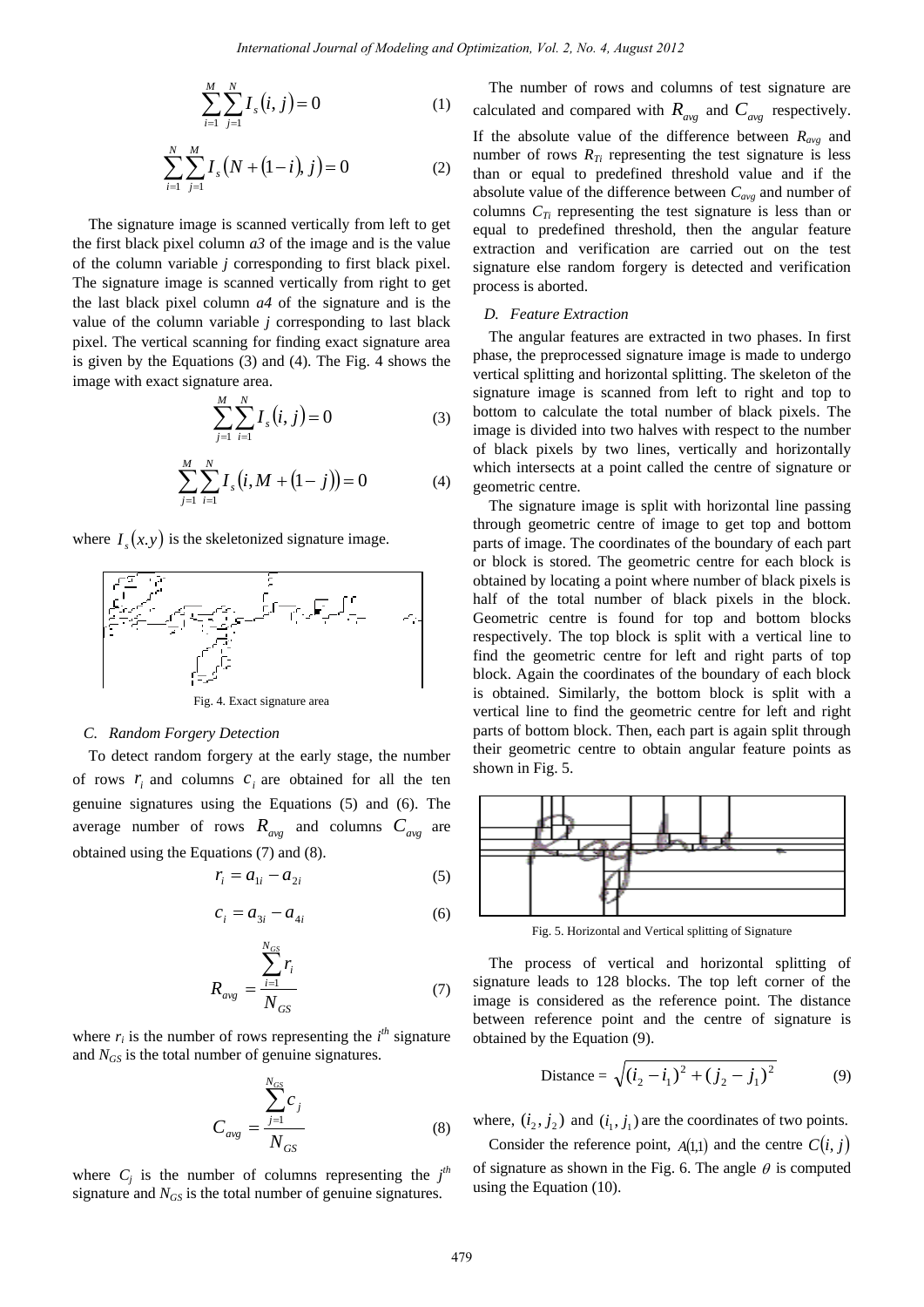$$
\theta_i = \cos^{-1}\left(\frac{AB}{AC}\right) \tag{10}
$$

where  $i = 1, 2, 3, 4, \ldots, 128$ , adjacent side *AB*  and hypotenuse  $AC$  are given by Equations (11) and (12) respectively.

$$
AC = \sqrt{(i-1)^2 + (j-1)^2}
$$
 (11)



The procedure is carried out for all the 128 blocks and the corresponding angular features are obtained. The number of blocks can be increased further but there may be the case where the angle computed would be infinity. As the pixel appears on the top left corner of the block, hypotenuse becomes zero. So the numbers of blocks are limited to 128.

The second phase consists of division of an image into dimensions which are predefined. The image is divided into ten square blocks containing 1, 4, 9, 16, 25, 36, 49, 64, 81 and 100 pixels as shown in the Figure 7. The Figures 7a, 7b, 7c and 7d correspond to division of the signature image from top left, top right, bottom left and bottom right respectively. Each division produces 10 blocks. The procedure is repeated for the remaining 3 parts to get 30 more blocks. This leads to totally 40 blocks. The angular features for these 40 blocks are determined. The 168 angular features obtained from first and second phase are used to verify the signatures.

### Fig. 7. Division of signature image

#### *E. Verification*

The comparison between the genuine signature and test signature is made by computing the difference between the angles in radians obtained for both the signatures. A threshold is set which decides the authenticity of the signature. The threshold value of 0.26 radians is considered for verification purpose. The absolute difference between *i* th angle  $\theta_{ci}$  of the genuine signature and *i* th angle  $\theta_{ri}$  of the test signature is compared with the threshold as given in the Equation 13.

$$
\left| \left( \theta_{Gi} - \theta_{Ti} \right) \right| \le 0.26 \tag{13}
$$

where  $i = 1, 2, 3, 4, \dots, 168$ .

If the number of angles having difference less than or equal to 0.26 radians, is greater than or equal to 133 then it is considered genuine otherwise forged signature.

#### IV. PERFORMANCE ANALYSIS

For the performance analysis, we have not used the existing database; instead we created the database consisting of 80 signature samples of 4 subjects. Among them, 40 samples are genuine and 40 samples are forged. The Matlab version 7.0.1 is used for implementation of the proposed algorithm.

For each subject, 1 out of 10 genuine signature samples is taken as reference and it is compared with 9 other genuine samples. This process is continued until all signature samples are compared. The same process is repeated for the signature samples of other 3 subjects also to calculate False Reject Rate (FRR). One sample of each subject is considered as the reference signature and is compared with the 10 forged samples for the same subject. This process is repeated for all the genuine signature samples to calculate False Accept Rate (FAR).

Table I shows the comparison of the proposed OSVAF technique with the existing Relative Orientations of Geometric Centroids Off-line Signature Verification (ROGCOSV) [6] and Standard Scores Correlation based Off-line Signature Verification (SSCOSV) [7] techniques. FAR and FRR obtained by the proposed algorithm are better in comparison with existing algorithms.

TABLE I: COMPARATIVE ANALYSIS OF FAR AND FRR

| Error<br>rates | ROGCOSV <sub>[6]</sub> | <b>SSCOSV</b> [7] | <b>OSVAF</b> |
|----------------|------------------------|-------------------|--------------|
| FAR            | 25.11                  | 8.88              | 4.995        |
| <b>FRR</b>     | 14.66                  | 7.76              | 8.500        |

Table II shows the variation of FAR and FRR depending on the threshold parameter to decide the genuineness of a signature image. As the threshold increases, the FAR increases and FRR decreases.

| TADLE II. VANATION OF FAN AND FNN WITH THNESHOLD |                  |         |       |  |
|--------------------------------------------------|------------------|---------|-------|--|
| Sl. No.                                          | <b>Threshold</b> | $%$ FRR | %FAR  |  |
|                                                  | 0.10             | 100     |       |  |
| 2                                                | 0.15             | 85.5    | 0.25  |  |
| 3                                                | 0.20             | 45.52   | 0.50  |  |
|                                                  | 0.25             | 11.65   | 4.75  |  |
| 5                                                | 0.26             | 4.995   | 8.50  |  |
|                                                  | 0.30             | 1.11    | 22.75 |  |
|                                                  | 0.35             | 0       | 51.25 |  |
| o                                                | 0.40             | 0       | 75.12 |  |

TABLE II: VARIATION OF FAR AND FRR WITH THRESHOLD

Figure 8 shows the graph of FAR and FRR obtained for different values of threshold to compare the performance of signature verification system. The value of Equal Error Rate (EER) obtained is 7.2 corresponding to optimal threshold of 0.256 at a point where FAR equals to FRR. This value of ERR is better compared to many of the existing off-line signature verification systems.